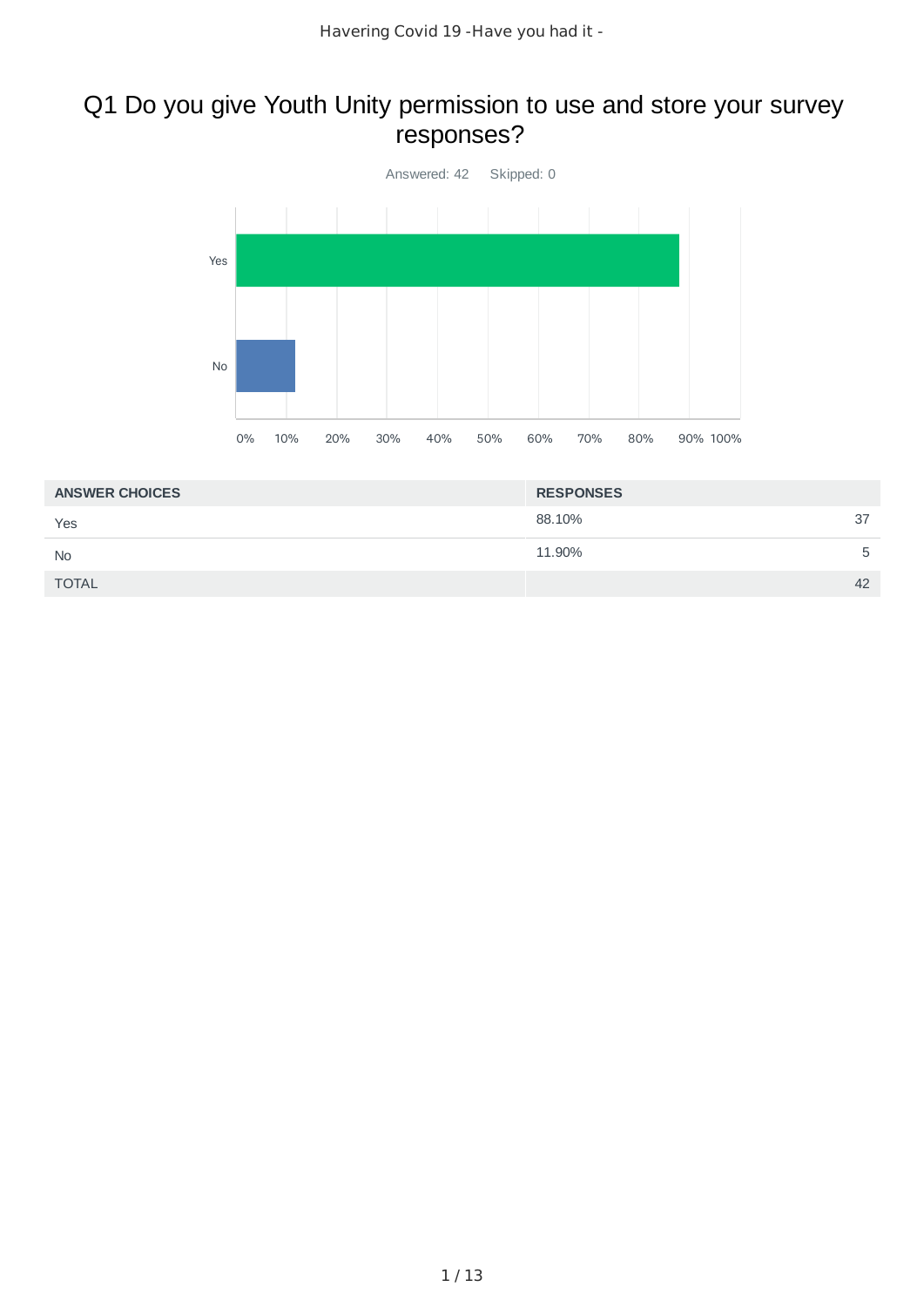Q2 Please tell us the first ward you are from in Havering ie. Hornchurch

Answered: 42 Skipped: 0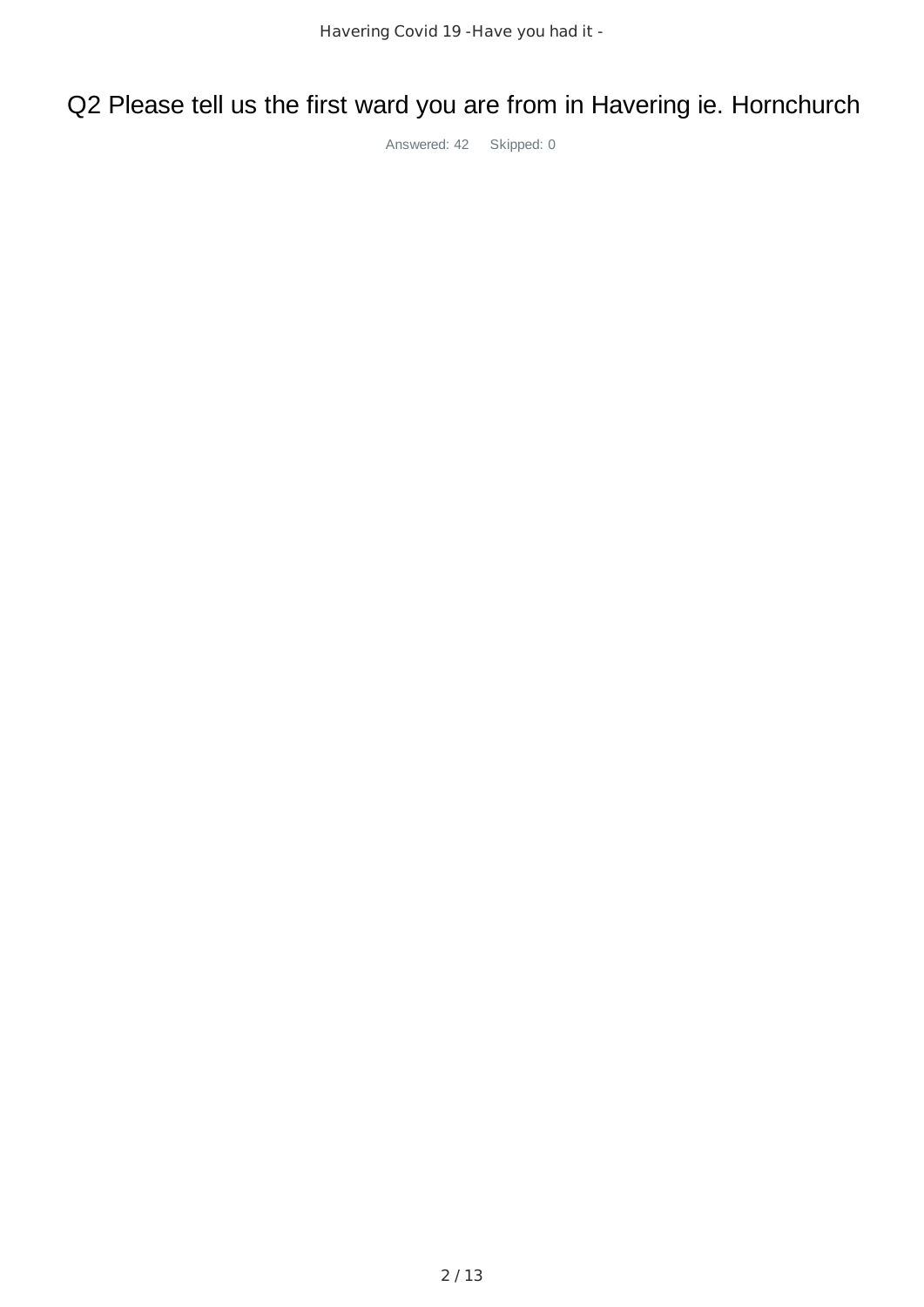### Q3 If / Have you were offered a vaccine against COVID-19 (Coronavirus), how likely would you be to get vaccinated?



| <b>ANSWER CHOICES</b>          | <b>RESPONSES</b>  |
|--------------------------------|-------------------|
| I have already had the vaccine | 80.95%<br>34      |
| Definitely would               | 3<br>7.14%        |
| probably would                 | 0.00%<br>$\Omega$ |
| Definitely not                 | 4.76%<br>2        |
| Not Sure                       | 3<br>7.14%        |
| <b>TOTAL</b>                   | 42                |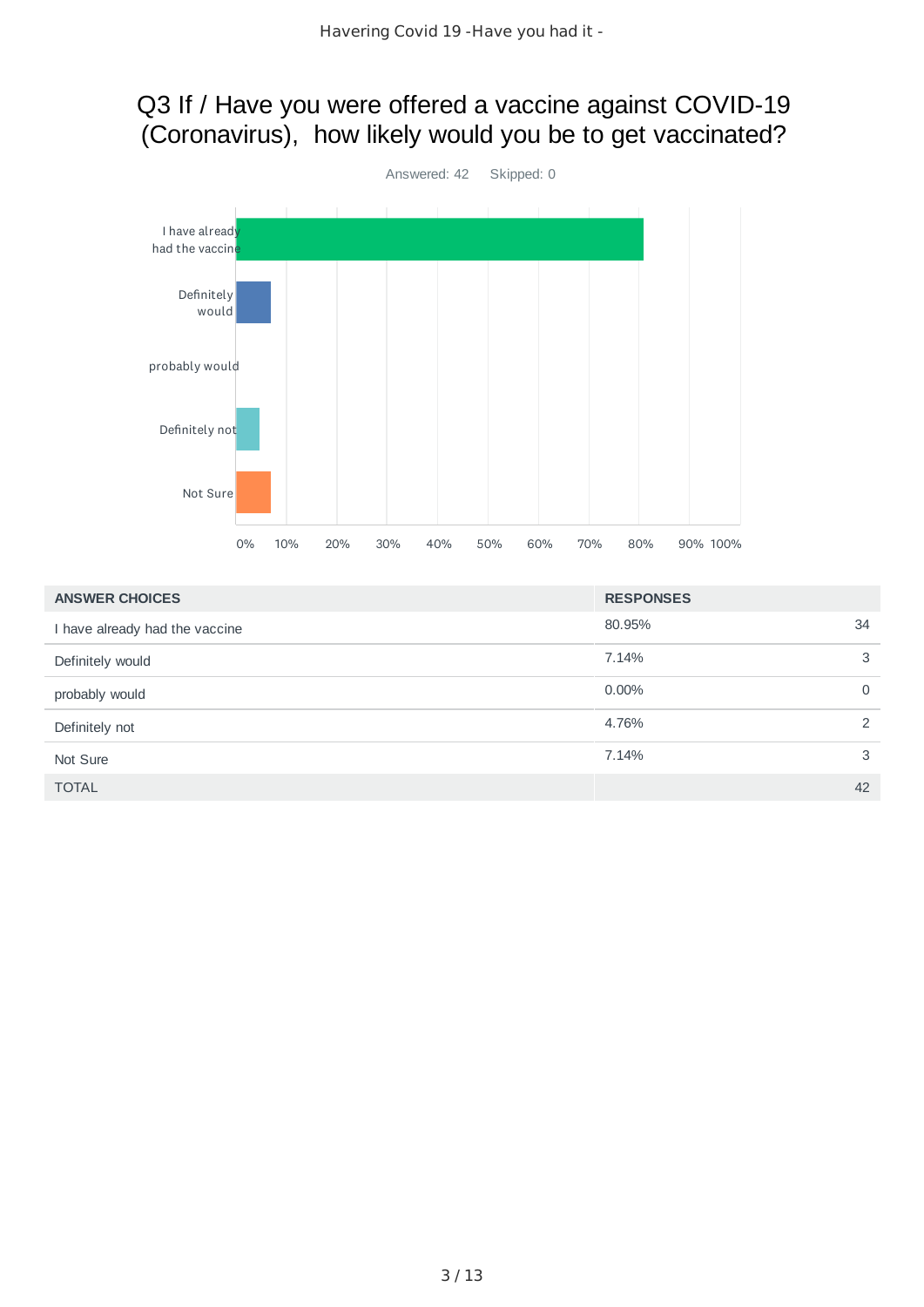#### Q4 Would you please share with us your reasons for receiving the covid-19 vaccination?

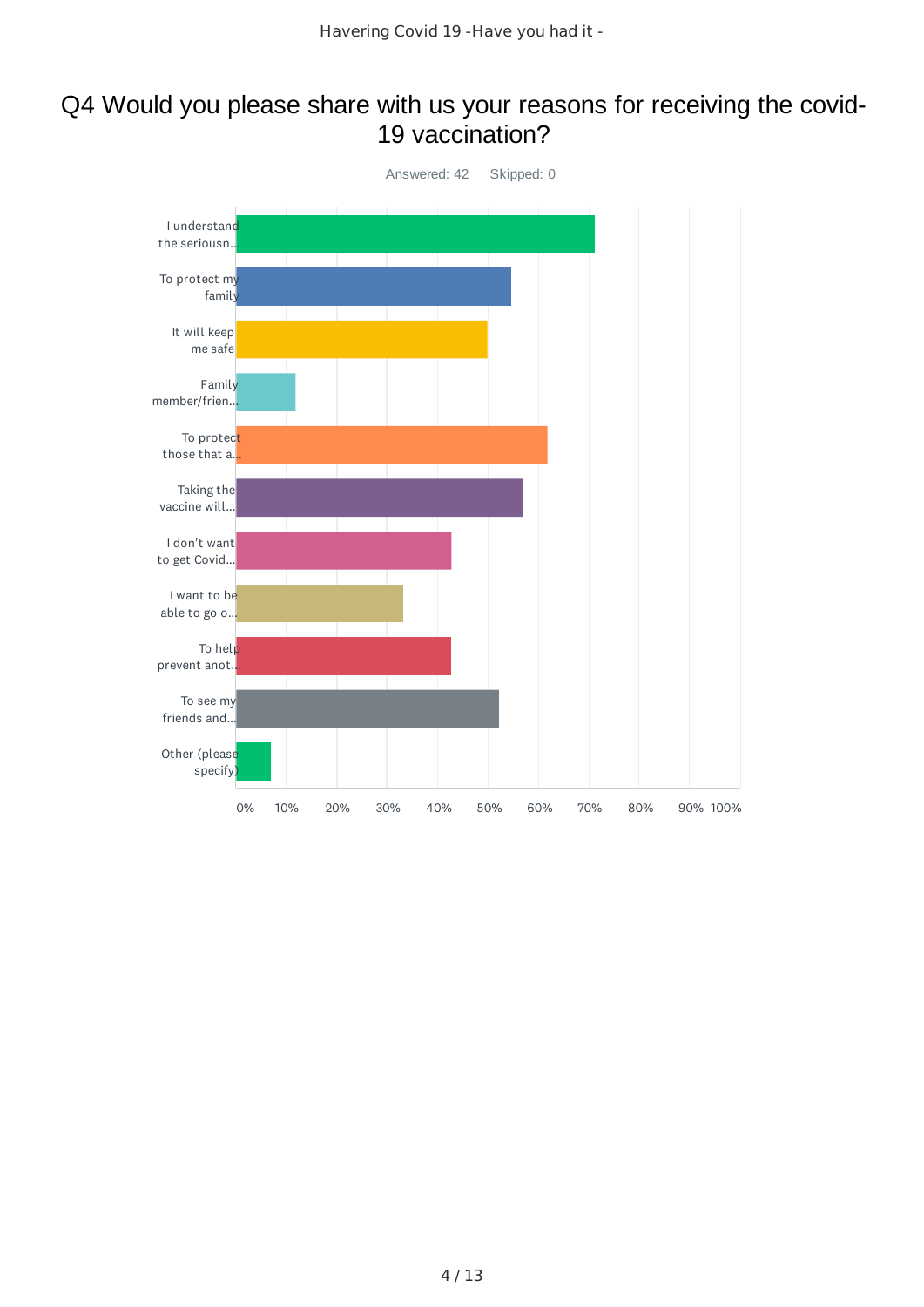#### Havering Covid 19 -Have you had it -

| <b>ANSWER CHOICES</b>                                        | <b>RESPONSES</b> |    |
|--------------------------------------------------------------|------------------|----|
| I understand the seriousness of Covid-19                     | 71.43%           | 30 |
| To protect my family                                         | 54.76%           | 23 |
| It will keep me safe                                         | 50.00%           | 21 |
| Family member/friend reccomended it                          | 11.90%           | 5  |
| To protect those that are most vulnerable                    | 61.90%           | 26 |
| Taking the vaccine will help us return to a more Normal life | 57.14%           | 24 |
| I don't want to get Covid-19                                 | 42.86%           | 18 |
| I want to be able to go on holiday                           | 33.33%           | 14 |
| To help prevent another wave of Covid-19                     | 42.86%           | 18 |
| To see my friends and family again                           | 52.38%           | 22 |
| Other (please specify)                                       | 7.14%            | 3  |
| Total Respondents: 42                                        |                  |    |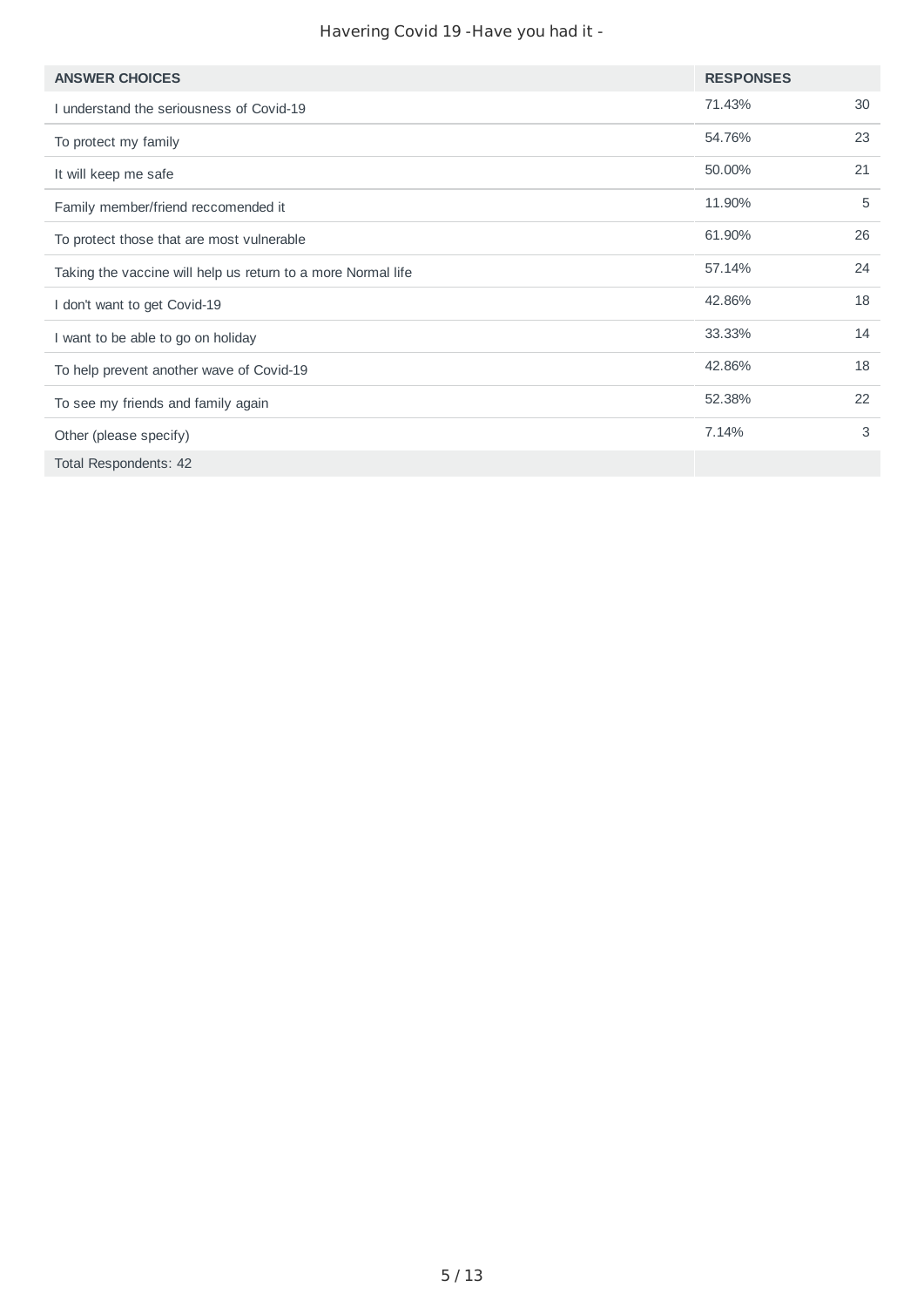#### Q5 Would you please share with us your reasons for why you might not or have not had the covid-19 vaccination?



| <b>ANSWER CHOICES</b>                                                                         | <b>RESPONSES</b> |    |
|-----------------------------------------------------------------------------------------------|------------------|----|
| I have friends and family who have got ill or died from COVID-19 and I know how serious it is | 35.71%           | 15 |
| I don't trust the vaccine                                                                     | 4.76%            | 2  |
| I am concerned about potential immediate side Effects                                         | 16.67%           | 7  |
| I am concerned about potential long-term effects on my health                                 | 11.90%           | 5  |
| I have concerns around a specific vaccine/ the inability to choose which vaccine I receive    | 2.38%            | 1  |
| I don't like needles                                                                          | 7.14%            | 3  |
| I am concern about the speed that the vaccine was developed                                   | 11.90%           | 5  |
| Lack of trust in government and/or pharmaceutical companies                                   | 4.76%            | 2  |
| I haven't been offered it yet but I plan to have it                                           | 4.76%            | 2  |
| Other (please specify)                                                                        | 33.33%           | 14 |
| Total Respondents: 42                                                                         |                  |    |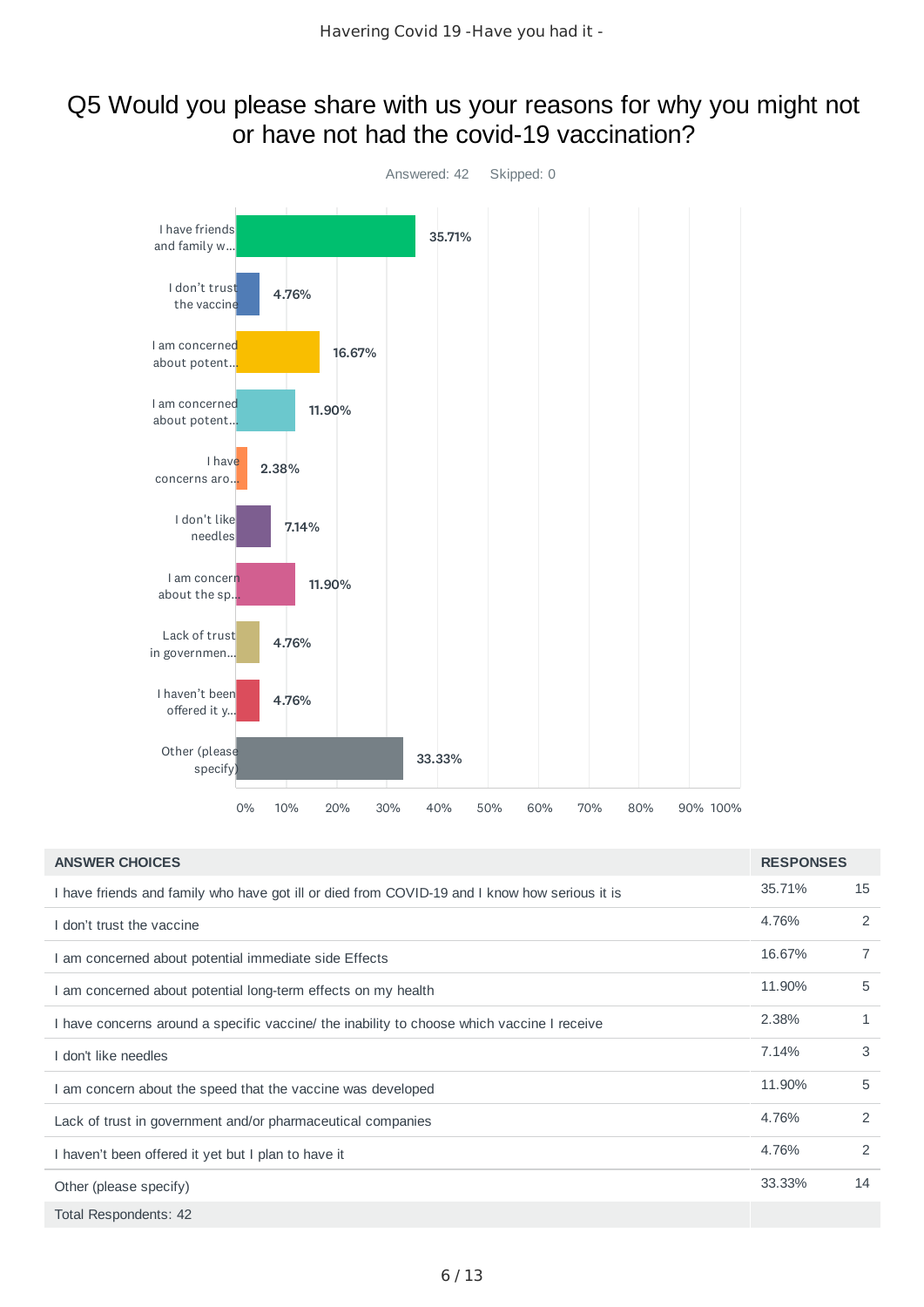

| Q6 What areas of your life has Covid impacted you?' |  |  |  |
|-----------------------------------------------------|--|--|--|
|-----------------------------------------------------|--|--|--|

| <b>ANSWER CHOICES</b>        | <b>RESPONSES</b> |    |
|------------------------------|------------------|----|
| Education                    | 16.67%           |    |
| Employment                   | 42.86%           | 18 |
| Friendships / relationships  | 61.90%           | 26 |
| Physical health              | 42.86%           | 18 |
| Mental health                | 59.52%           | 25 |
| <b>Finances</b>              | 28.57%           | 12 |
| Other (please specify)       | 9.52%            | 4  |
| <b>Total Respondents: 42</b> |                  |    |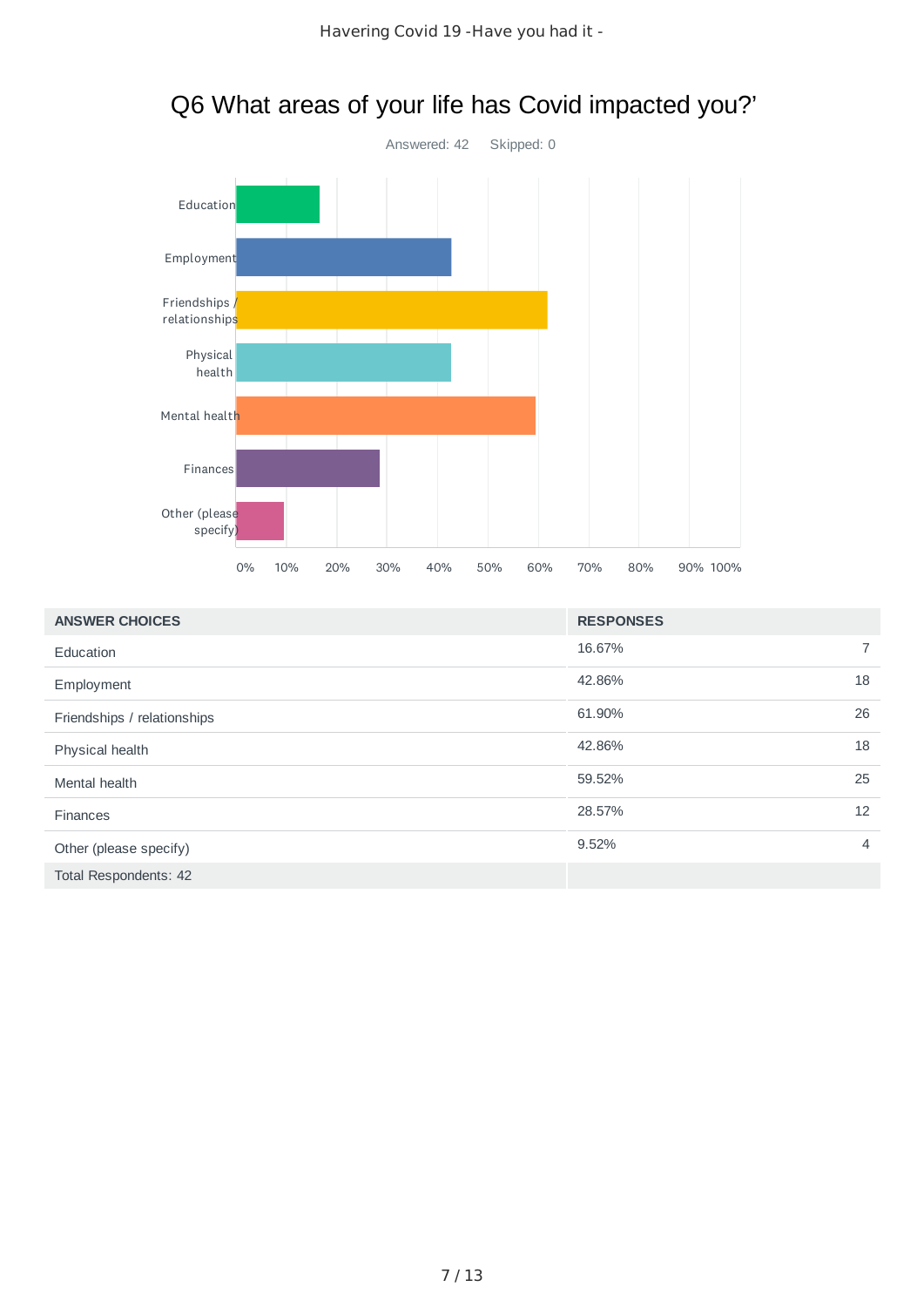

# Q7 Please can you advise on your age range ?

| <b>ANSWER CHOICES</b> | <b>RESPONSES</b> |                |
|-----------------------|------------------|----------------|
| Under 18              | 0.00%            | $\mathsf{O}$   |
| 18-24                 | 9.76%            | $\overline{4}$ |
| 25-34                 | 21.95%           | $9\,$          |
| 35-44                 | 19.51%           | 8              |
| 45-54                 | 17.07%           | $\overline{7}$ |
| 55-64                 | 19.51%           | 8              |
| $65+$                 | 12.20%           | 5              |
| <b>TOTAL</b>          |                  | 41             |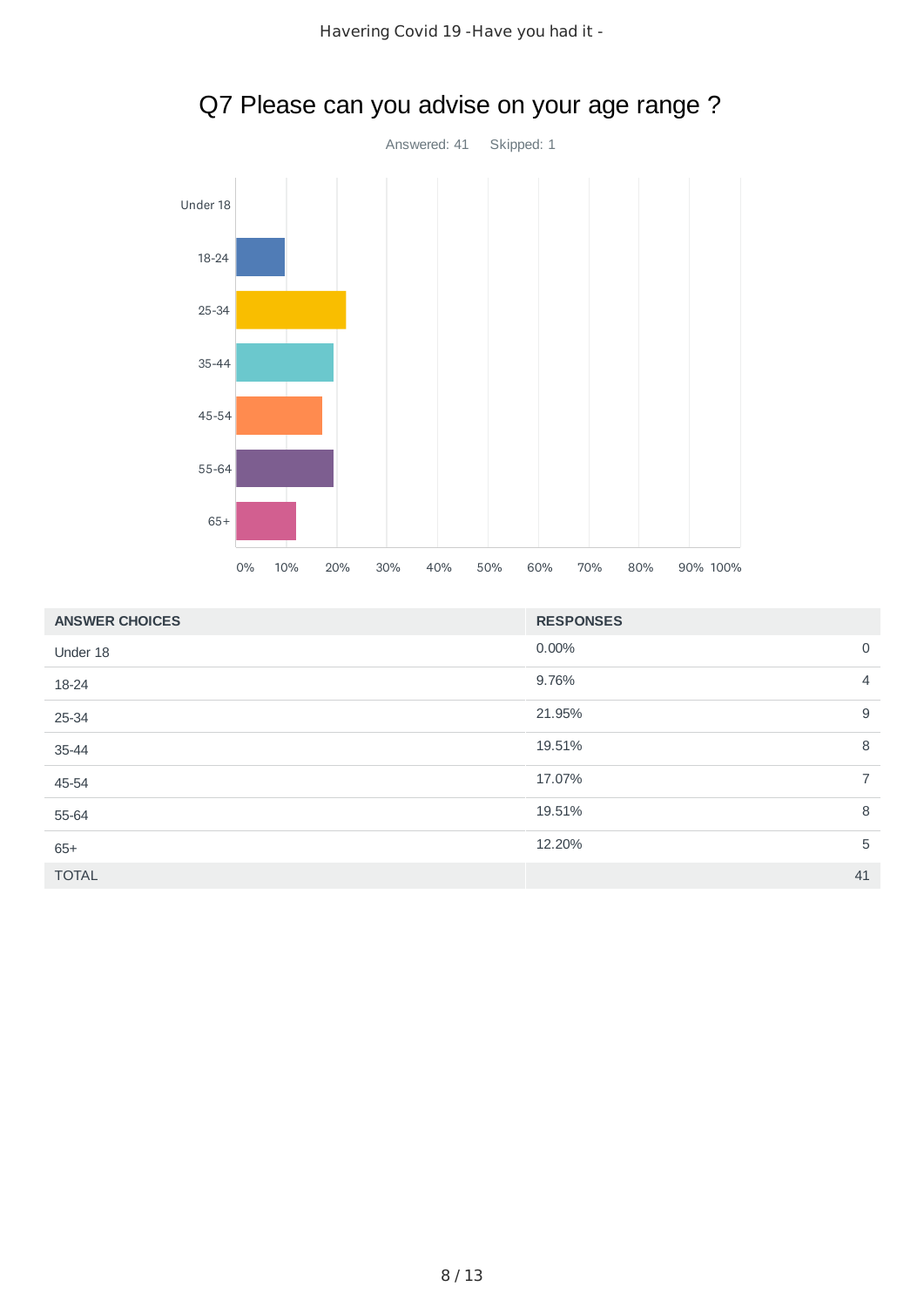

# Q8 What is your ethnicity? (Please select all that apply.)

| <b>ANSWER CHOICES</b>         | <b>RESPONSES</b> |                |
|-------------------------------|------------------|----------------|
| <b>Black or Black British</b> | 9.52%            | $\overline{4}$ |
| Asian or Asian British        | 4.76%            | 2              |
| Mixed / Other                 | 7.14%            | 3              |
| <b>White British</b>          | 52.38%           | 22             |
| White / Other                 | 23.81%           | 10             |
| Prefer not to answer          | 2.38%            | $\mathbf{1}$   |
| Other                         | $0.00\%$         | $\mathbf 0$    |
| Other (please specify)        | $0.00\%$         | $\mathbf 0$    |
| Total Respondents: 42         |                  |                |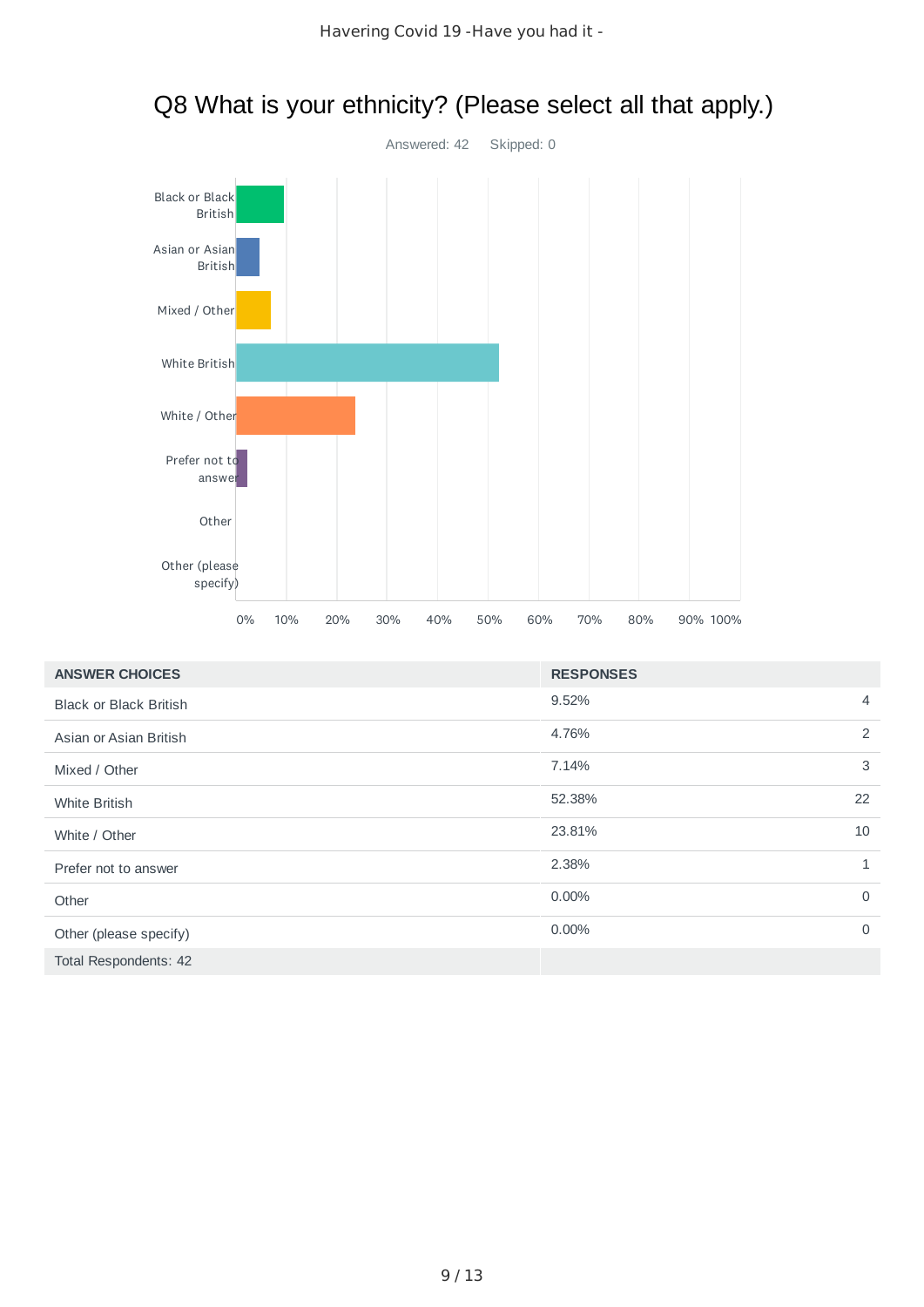

## Q9 Please tell us your gender that your define with ?

| <b>ANSWER CHOICES</b> | <b>RESPONSES</b> |    |
|-----------------------|------------------|----|
| Male                  | 28.57%           | 12 |
| Female                | 71.43%           | 30 |
| Non - Binary          | 0.00%            | 0  |
| prefer not to say     | $0.00\%$         | 0  |
| <b>TOTAL</b>          |                  | 42 |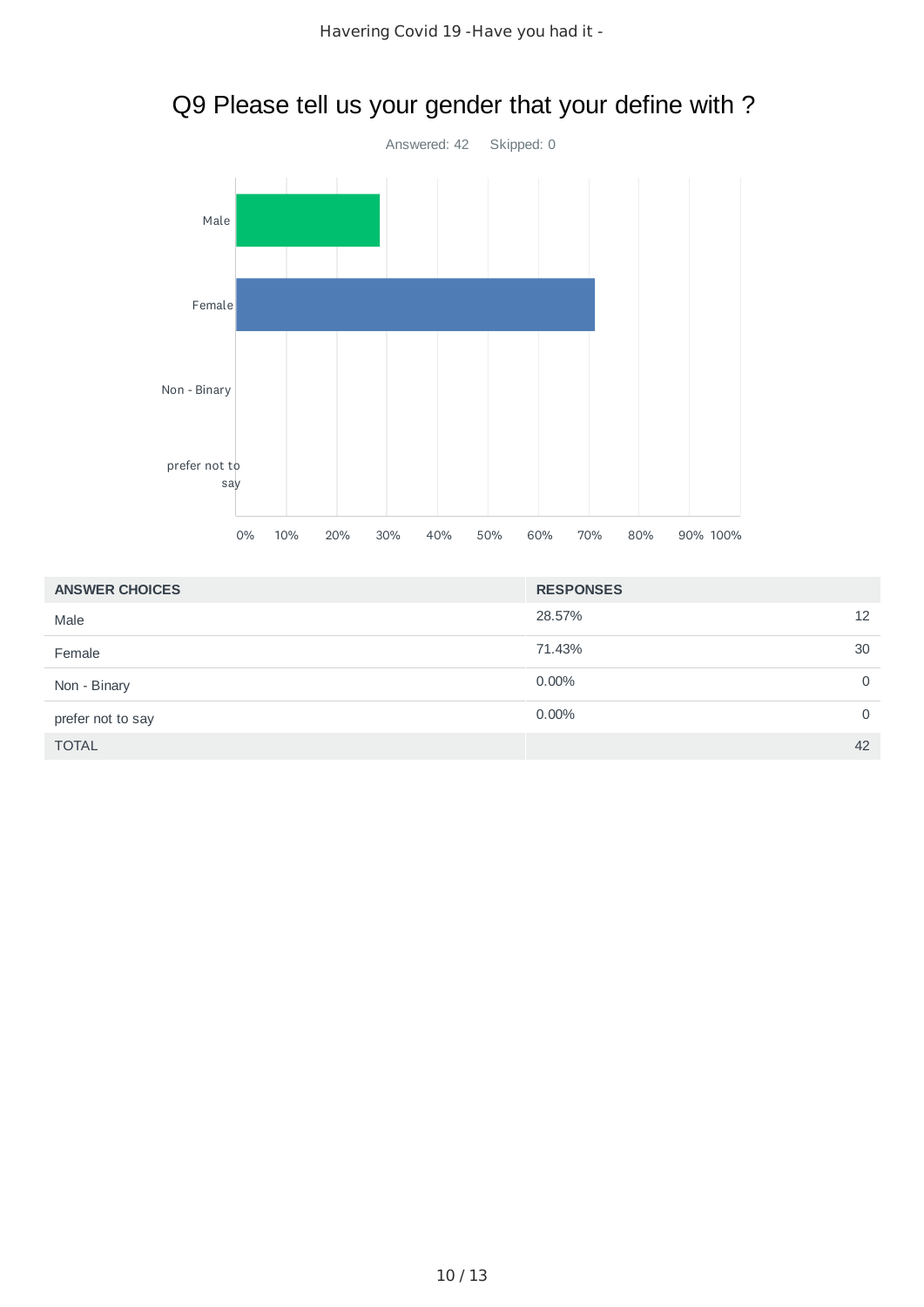### Q10 Do you identify with any of the following religions? (Please select all that apply.)

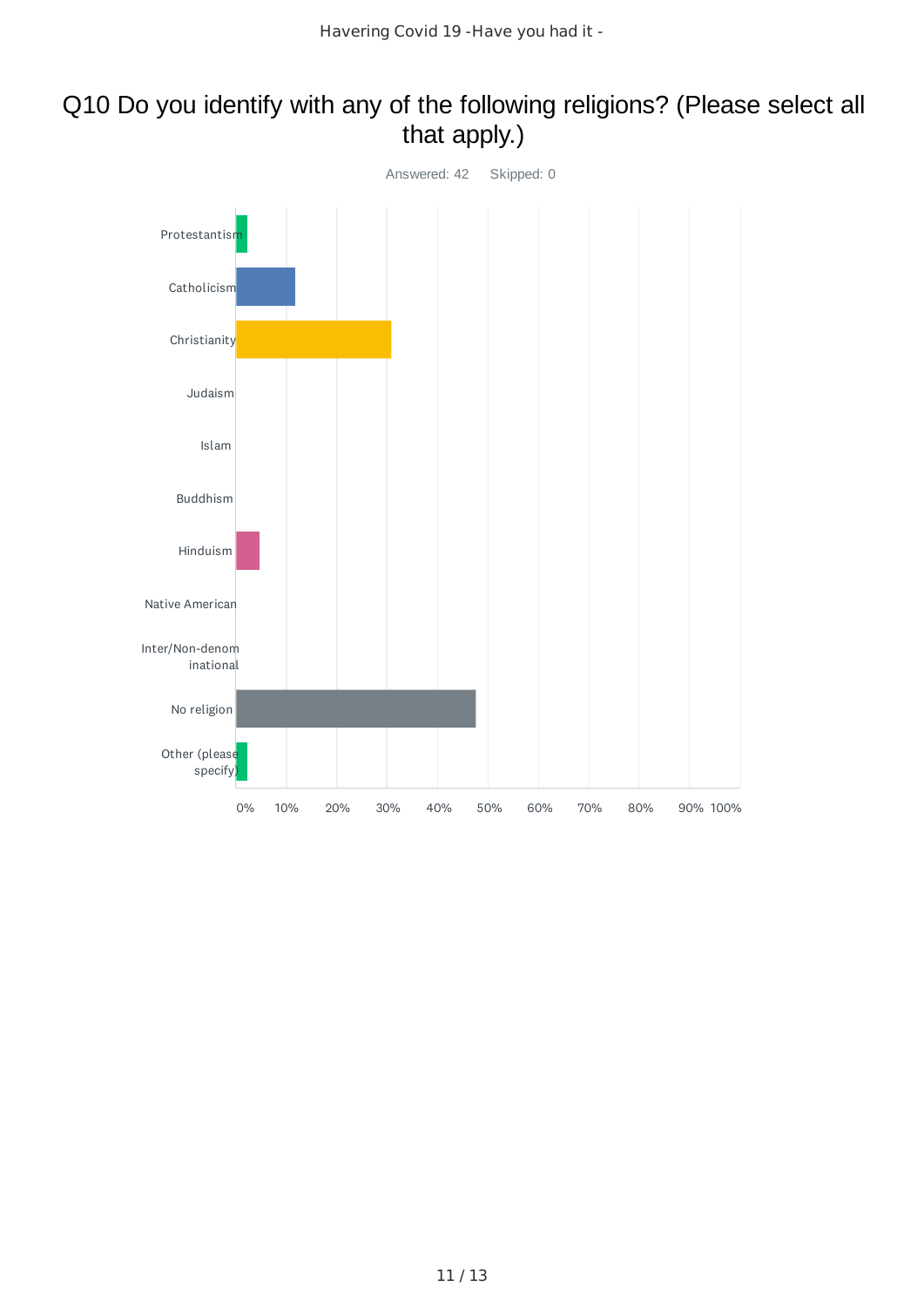#### Havering Covid 19 -Have you had it -

| <b>ANSWER CHOICES</b>    | <b>RESPONSES</b> |                |
|--------------------------|------------------|----------------|
| Protestantism            | 2.38%            | 1              |
| Catholicism              | 11.90%           | 5              |
| Christianity             | 30.95%           | 13             |
| Judaism                  | 0.00%            | $\mathsf{O}$   |
| Islam                    | 0.00%            | $\mathbf 0$    |
| <b>Buddhism</b>          | 0.00%            | $\mathbf 0$    |
| Hinduism                 | 4.76%            | $\overline{2}$ |
| Native American          | 0.00%            | $\mathbf 0$    |
| Inter/Non-denominational | 0.00%            | $\mathsf{O}$   |
| No religion              | 47.62%           | 20             |
| Other (please specify)   | 2.38%            | 1              |
| Total Respondents: 42    |                  |                |